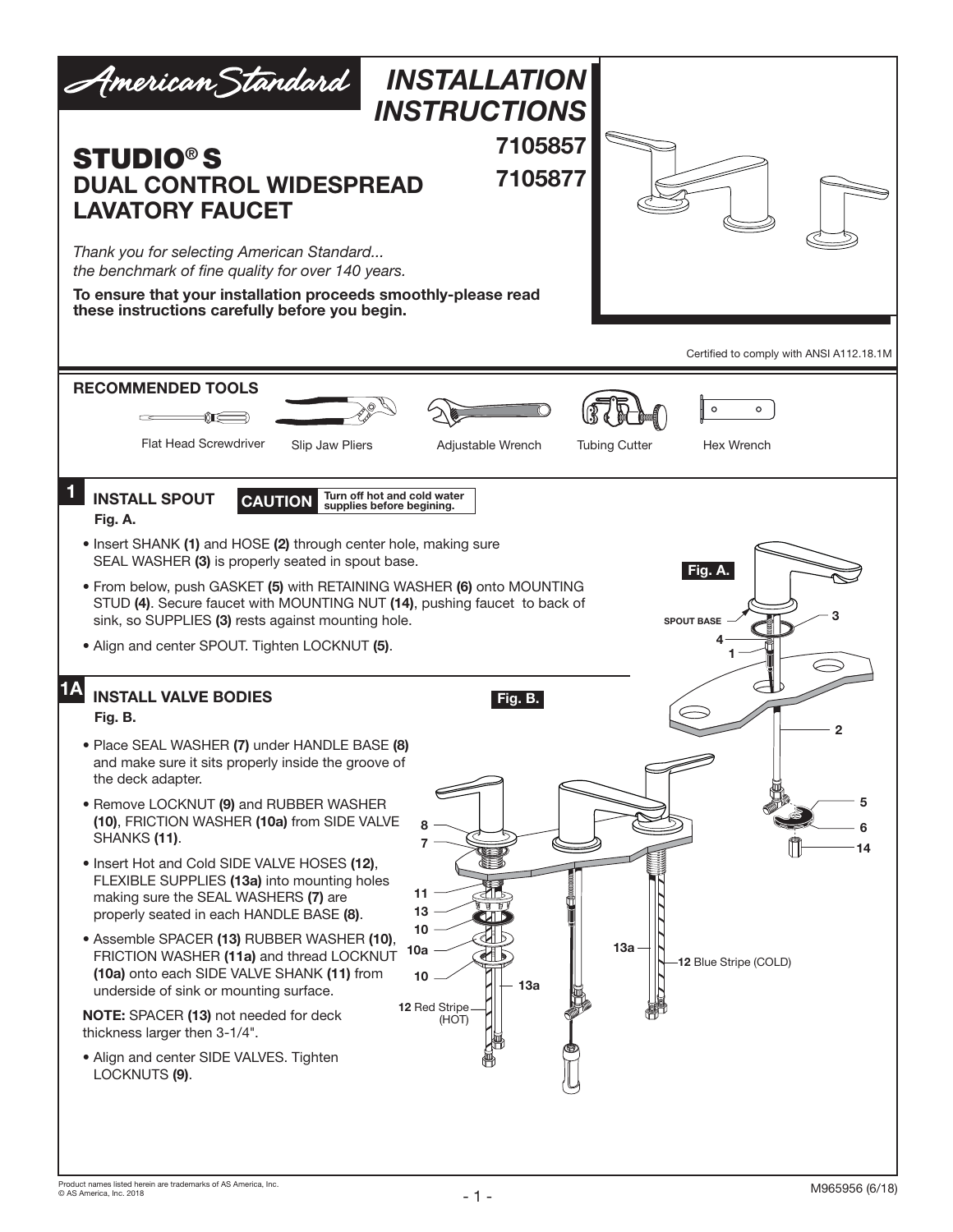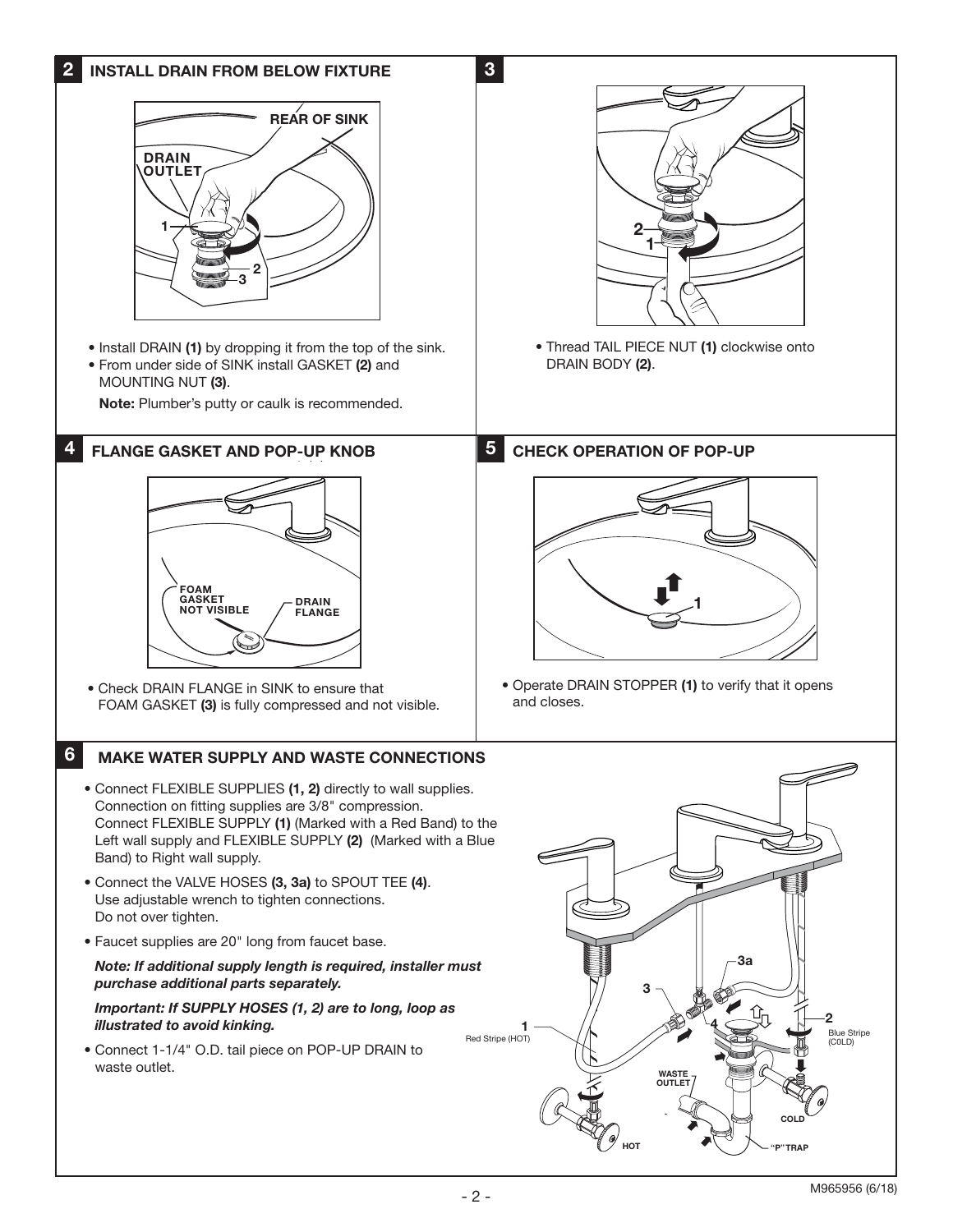#### **7 SERVICE**

## **Change Direction of the Handle**

- Turn valves to OFF position.
- Turn off water supplies.
- Pull HANDLE **(1)** "UP" firmly to release from ESCUTCHEON **(6)**.
- Remove SCREW **(3)** and pull off PLASTIC INSERT **(2)**.
- Remove CARTRIDGE NUT **(8)**.
- Remove RETAINING O-RING **(4)**.
- Lift and turn STOP WASHER **(5)** 90˚. Replace RETAINING O-RING **(4)**.
- Re-install HANDLE ASSEMBLY.

### **To Change Cartridge:**

- Remove HANDLE (1), ADAPTER **(2)**, SCREW **(3)** and CARTRIDGE NUT **(8)** via steps above.
- Remove cartridge by pulling upward on stem.

#### **Aerator Clean Out**

- AERATOR may accumulate dirt causing distorted and reduced water flow. Remove AERATOR by using the edge of a coin and rinse to clear any debris.
- If spout drips, operate handles several times from OFF to ON position. Do not force - handles turn only 90˚.

# **CARE INSTRUCTIONS:**

**DO: SIMPLY RINSE THE PRODUCT CLEAN WITH CLEAR WATER. DRY WITH A SOFT COTTON FLANNEL CLOTH.**

**DO NOT: DO NOT CLEAN THE PRODUCT WITH SOAPS, ACID, POLISH, ABRASIVES, HARSH CLEANERS, OR A CLOTH WITH A COARSE SURFACE.**